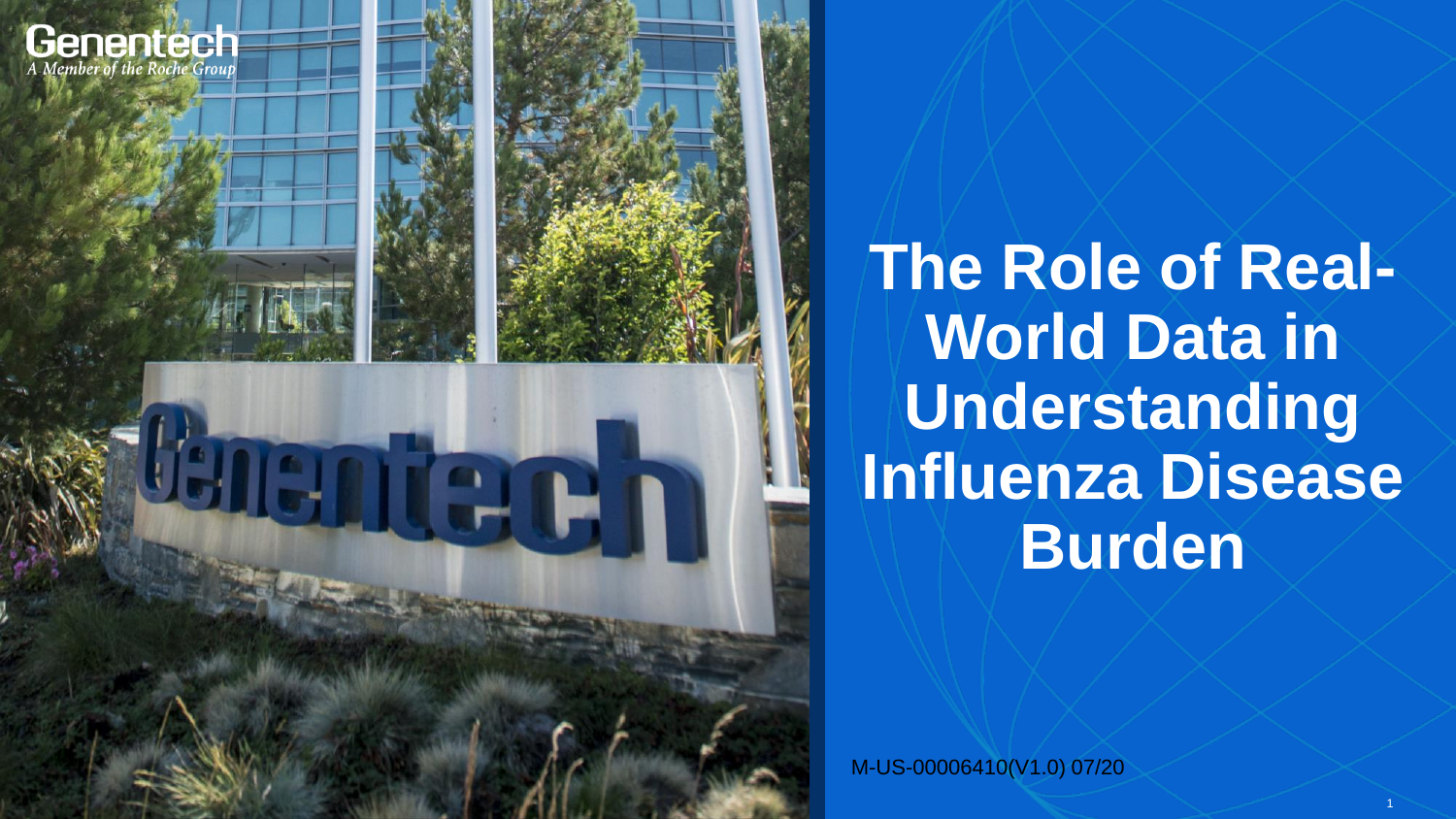# **Background on Real World Data (RWD)**

## **RWD provides Real World Evidence (RWE)**

- **RWD** denotes data relating to patient or public health, which may be collected actively or passively through routine healthcare practice, surveys, digital monitoring, etc.
- This is in contrast to data generated through conventional clinical trials in dedicated research settings



#### **There are a vast range of sources of RWD**



**Healthcare** databases / Electronic Health Records (EHRs)



Social media



**Patient** registries



Patient Powered Research Network (PRNs)



Insurance

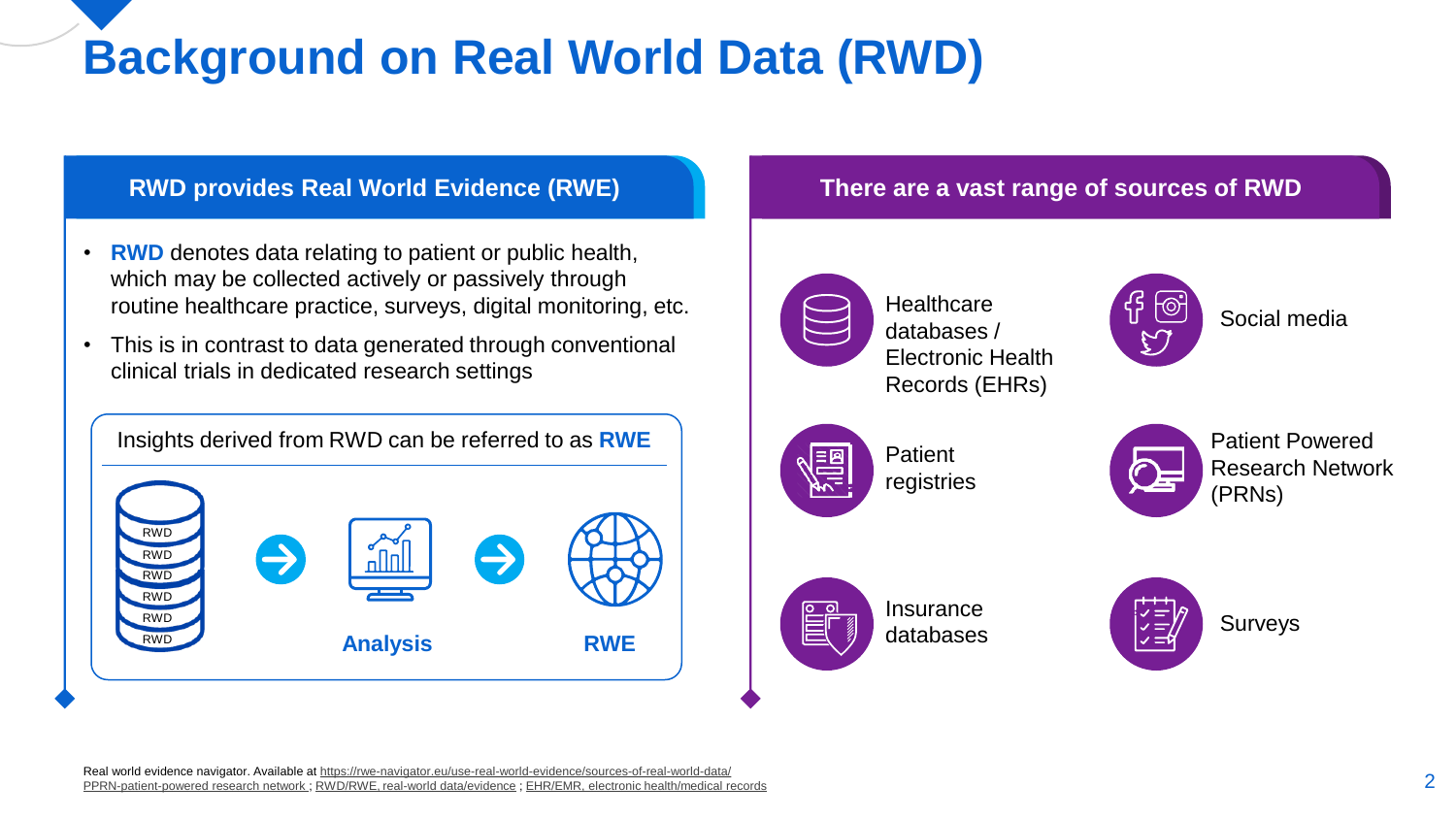# **There are advantages and limitations to RWD**

### **Advantages Advantages Heading Limitations Limitations**

#### **Improved efficiency**

- Faster and cheaper vs clinical trials
- Less burden on patient

 $\mathbb{E}^2$ 

(@)<br>ନା

#### **Deeper insights**

- Allows research on high-risk groups
- Detection of less frequent side effects

#### **Rapid access**

- Rapid access to information and data
- Accelerated access to healthcare products and services



#### **Insights into real-world patient experience**

• Provides data on how treatments are administered in real-world setting as compared to a controlled trial scenario



### **Variables to consider**

• No randomization or screening so large number of variables to consider

## (國

 $\sqrt{a}$ 

 $\mathbb{E}^{\circ}$ 

#### **Data quality, analysis and interpretation**

- Data not always fit for purpose and not necessarily measured for research purposes
- Many clinically relevant outcomes not collected/available
- Experienced experts are needed to detect and interpret trends
- Extrapolating findings to other populations can be challenging

#### **Data availability**

• Often a lag in data availability (1+ years after event)

#### **Confidentiality and data protection**

• Access may be restricted

Roche DoF: Position paper on access to and use of real world data; 2019. Hun-Sung K, et al. J Korean Med Sci. 2018 Aug 20; 33(34): e213 [RWD/RWE, real-world data/evidence](https://www.khanacademy.org/science/health-and-medicine/infectious-diseases)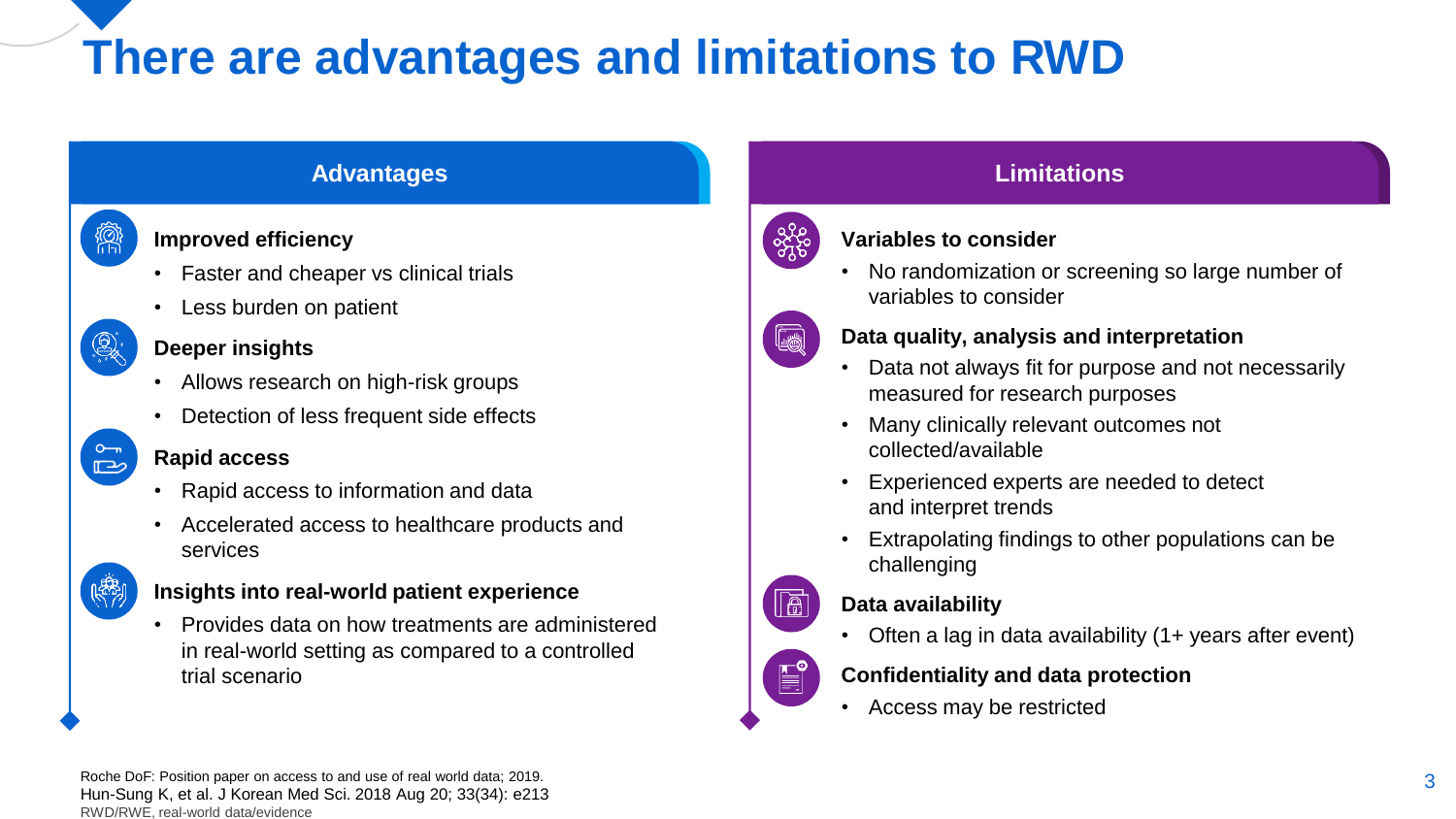# **Seasonal Influenza Has a Significant Clinical and Economic Burden**

- Annually, inc.<br>in the US<sup>1</sup>
- **Burden of**  From 2010–2019, the CDC estimates that the **annual** clinical Illem 2010, 2010, and ODO commated that the<br>burden of seasonal influenza ranges from<sup>2</sup>:



#### **Clinical Burden of Illness Economic Burden of Illness**

• Annually, influenza infections occur in **5–20% of the population** • As a result of influenza infection, there are an annual estimated:



• Influenza epidemics are estimated to cost the US economy

#### *\$87 billion/year*

in illness (but not medically attended), outpatient visits, hospitalizations, mortality, and time lost from work or premature death5,‡

\*Includes data on influenza-associated respiratory and circulatory deaths. Data are available with a three-year lag; therefore, estimates of excess respiratory and circulatory deaths are only available through 2014-2015 in this time: +statistic from an outside organization. Genentech does not endorse or review the content of external sites: total cost is the sum of all medical costs, loss of earnings due to lost productivity from illness (fo loss of earnings due to lost productivity from premature death. CDC=Centers for Disease Control and Prevention; [HCP=healthcare provider](https://www.khanacademy.org/science/health-and-medicine/infectious-diseases).

1. http://www.nfid.org/influenza; 2. https://www.cdc.gov/flu/about/burden/past-seasons.html; 3. https://www.cdc.gov/niosh/topics/flu/activities.html; 4. https://www.familiesfightingflu.org/stay-in-the-qame/. All accessed M 5. Molinari NA et al. Vaccine. 2007;25:5086-5096.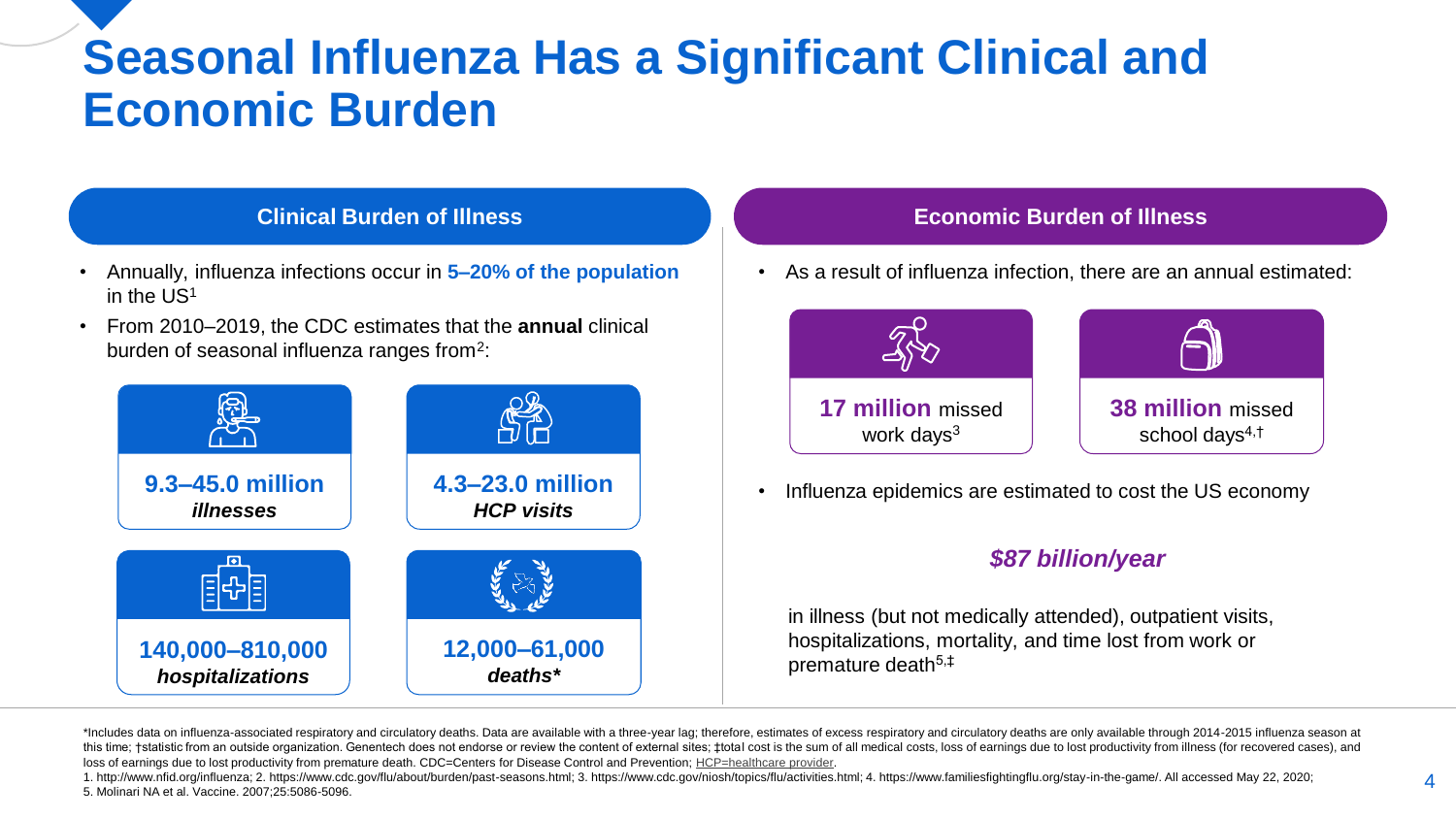# **High Burden of Illness During the 2018–2019 Influenza Season**

#### **2018–2019 Influenza Severity**

- Influenza A viruses were the predominant circulating viruses.
	- Influenza A (H1N1pdm09) viruses predominated from October 2018 mid February 2019
	- Influenza A(H3N2) viruses more commonly reported starting in late February 2019.
- Moderate severity season based levels of outpatient influenza-like illness, hospitalizations rates, and proportions of pneumonia and influenzaassociated deaths

#### **Estimated Influenza Disease Burden by Age Group in the US,** *Millions*



\*Model uses the frequency of influenza-associated deaths that have cause of death related to pneumonia or influenza, other respiratory or cardiovascular, or other nonrespiratory, noncardiovascular. https://www.cdc.gov/flu/about/burden/estimates.htm. Accessed May 22, 2020. Section and predictional or initiatize, other respiratory or candividence indirespiratory, noncandovascular. Section 4.5 Section 4.5 Section 4.5 Se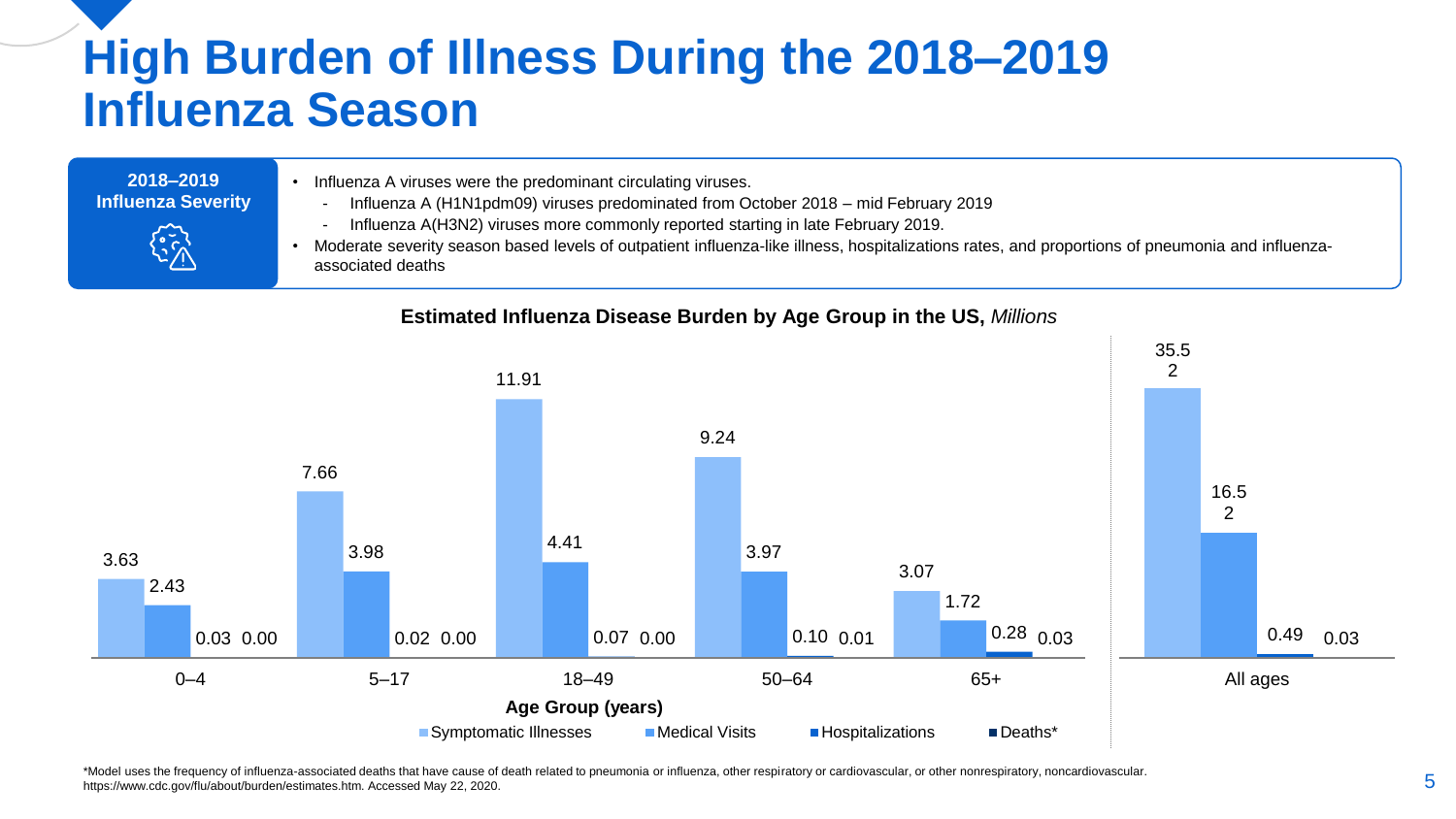# **High-risk Patients Are Most Likely to Develop Influenza-related Complications**

| <b>High-Risk</b><br>Patients <sup>1</sup>                    | Young children (<5 years, but especially aged <2 years)<br>$\bullet$<br>Adults aged ≥65 years<br>$\bullet$<br>Individuals residing in nursing homes or other long-term care facilities<br>$\bullet$<br>Pregnant women, including up to 2-weeks postpartum<br>$\bullet$<br>Individuals with chronic medical* and immunosuppressive conditions<br>$\bullet$<br>American Indians and Alaska Natives<br>$\bullet$ |                                                                                                                 |                                                                                                                      |
|--------------------------------------------------------------|---------------------------------------------------------------------------------------------------------------------------------------------------------------------------------------------------------------------------------------------------------------------------------------------------------------------------------------------------------------------------------------------------------------|-----------------------------------------------------------------------------------------------------------------|----------------------------------------------------------------------------------------------------------------------|
| Influenza-<br><b>Related</b><br>Complications <sup>1,2</sup> | <b>Moderate complications</b>                                                                                                                                                                                                                                                                                                                                                                                 | Complications can arise from primary influenza or secondary bacterial infections<br><b>Severe complications</b> |                                                                                                                      |
|                                                              | Sinus infection<br>Ear infection<br>$\bullet$<br><b>Bronchitis</b><br>$\bullet$                                                                                                                                                                                                                                                                                                                               | Pneumonia<br>Worsening of chronic<br>medical conditions<br><b>Myocarditis</b>                                   | Encephalitis<br>$\bullet$<br>Myositis/rhabdomyolysis<br>$\bullet$<br>Multi-organ failure<br>$\bullet$<br>Sepsis<br>٠ |

\*Includes patients with asthma, neurological and neurodevelopmental conditions (including disorders of the brain, spinal cord, peripheral nerve, and muscle), chronic lung disease, heart disease, blood disorders, endocrine disorders, liver disorders, metabolic disorders, people aged <19 years receiving long-term aspirin therapy, and people with extreme obesity (BMI ≥40 kg/m2). BMI=body mass index.  $\sim$  1. https://www.cdc.gov/flu/about/disease/high\_risk.htm. Accessed May 22, 2020; 2. [https://www.cdc.gov/flu/about/disease/complications.htm. Accessed May 22,](https://www.cdc.gov/flu/about/disease/complications.htm.%20Accessed%20May%2022) 2020. 6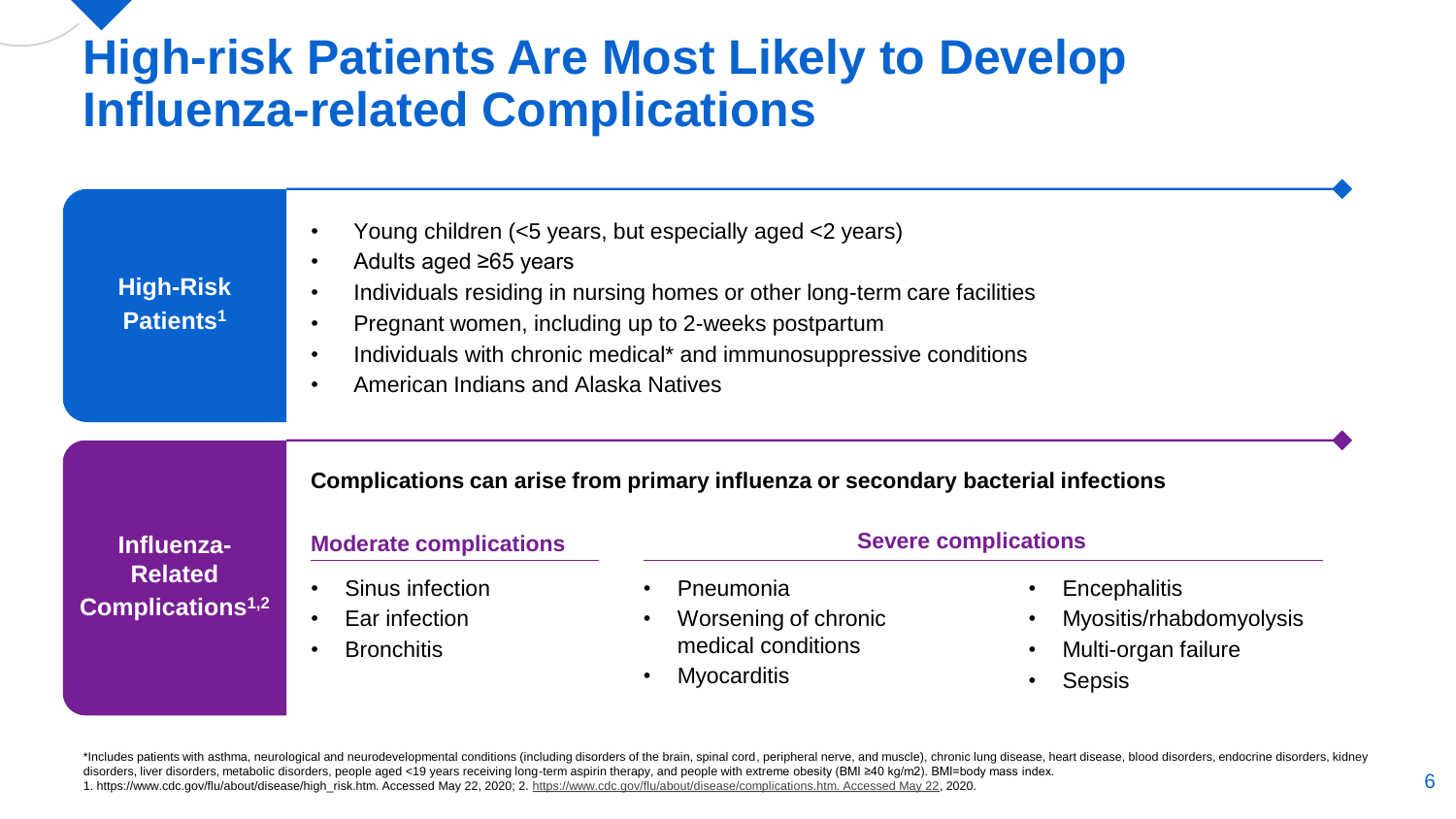# **Diabetic patients with influenza have higher health resource needs**

Compared to non-flu controls over the first 3 months after infection, diabetic patients with influenza had:



**Higher medical expenditure**





Requirements for higher medical expenditure and more hospitalizations remained in these patients at the end of the year

Compared to non-flu controls over the following year, more diabetic patients in the flu cohort had

- Been newly diagnosed with a cardiovascular complication
- Increased Diabetes Complications Severity Index (DCSI) score

**Influenza could have a sustained negative impact on both health resource utilization as well as worsening of diabetes-related chronic complications**



**Database** *US commercial claims data from the 2016–17 flu season, comparing the HRU and incidence of complications among T2DM patients (flu vs. non-flu)*

al. AMCP 2020 Short-and Long-Term Impact of influenza Infection on Health Resource Utilization and Diabetes Complications of Type 2 Diabetes Patients

AMCP- [Academy of Managed Care Pharmacy; DCSI-Diabetes Complications Severity Index; HRU-health resource utilization; T2DM-](https://www.khanacademy.org/science/health-and-medicine/infectious-diseases)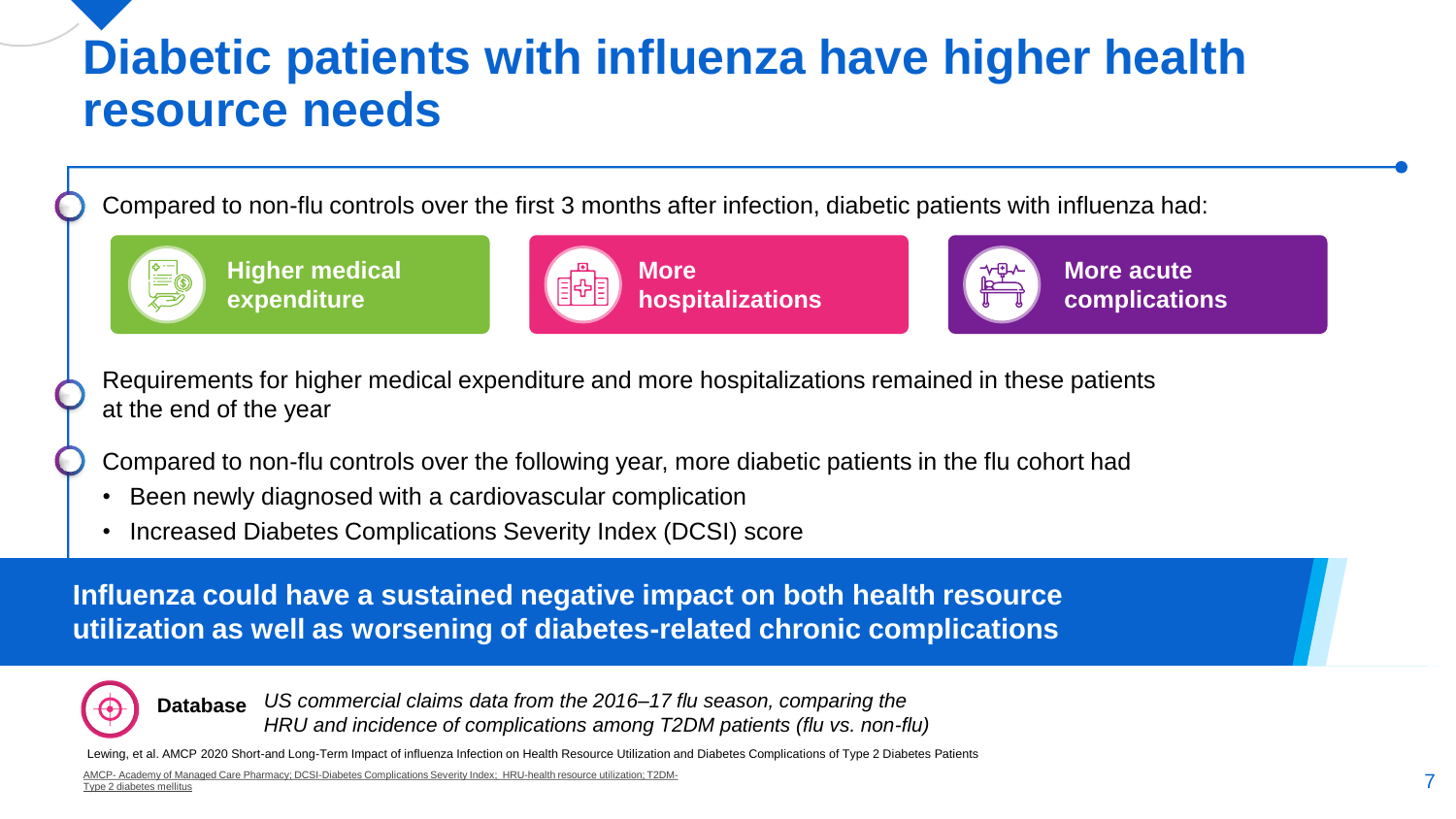# **COPD patients with flu have worse outcomes and increased use of healthcare resources**

- COPD patients with influenza have **more emergency department visits**  and **more long-term inpatient visits** over the following year, compared with those without influenza
- Influenza significantly increased the number of **COPD exacerbations, COPD-related ED visits** and inpatient visits up to a year after infection, compared with those without influenza

**These findings suggest an influenza-induced, long-term, sustained deterioration of respiratory-related health in patients with underlying COPD, and highlight a significant unmet need in this high-risk population** 



**Database** *Truven MarketScan® Commercial Claims and Encounters Database and the MarketScan® Medicare Supplemental and Coordination of Benefits Database (IBM Watson Health, Cambridge, MA)*

[COPD-chronic obstructive pulmonary disease](https://www.khanacademy.org/science/health-and-medicine/infectious-diseases) Wallick, et al. ISIRV-AVG 2018 Impact of Influenza on the Short-and Long-Term Health of Patients with Chronic Obstructive Pulmonary Disease